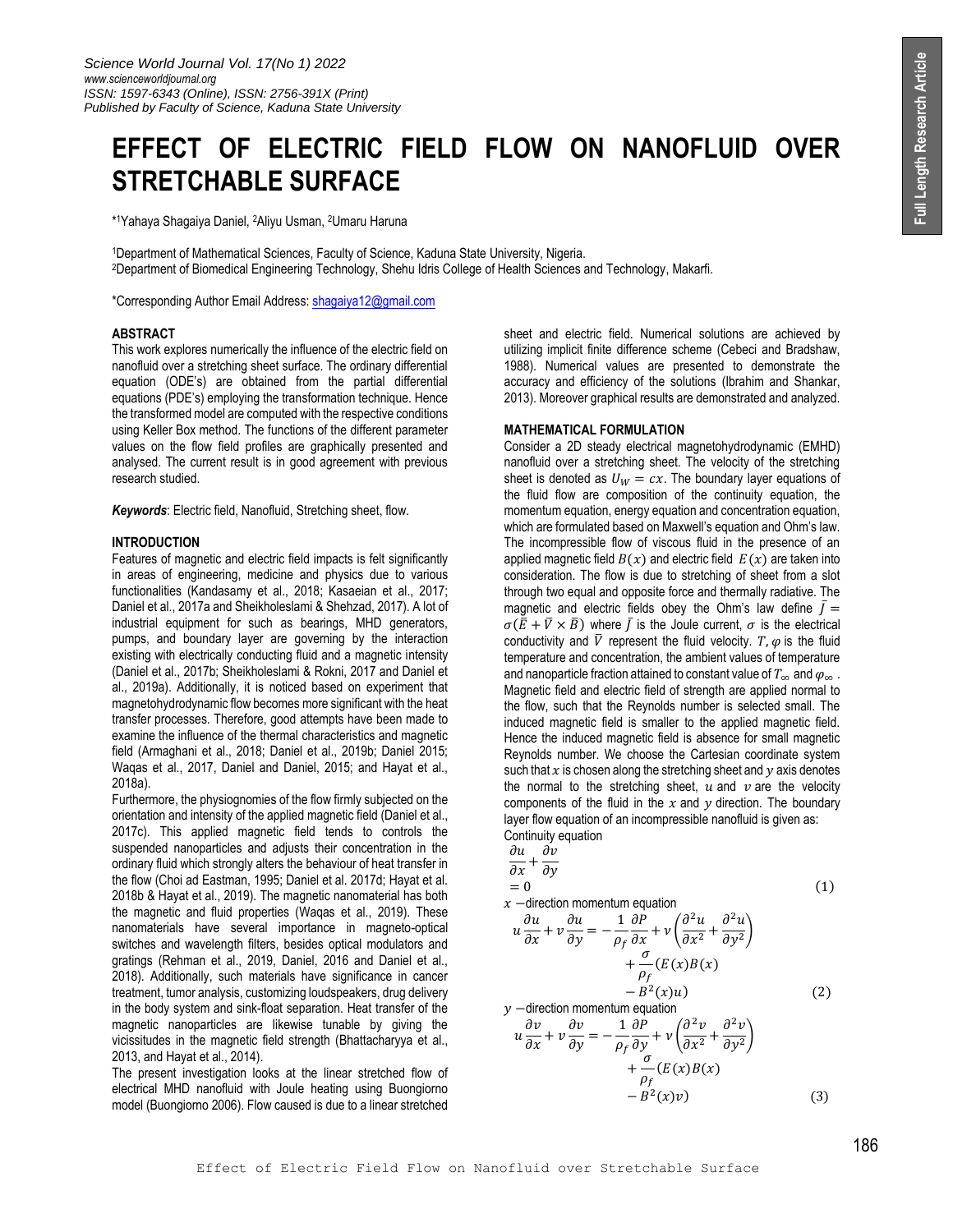The energy field for temperature can be expressed in terms of Joule heating terms due to magnetic field as:

$$
u\frac{\partial T}{\partial x} + v\frac{\partial T}{\partial y}
$$
  
=  $\frac{k}{\rho c_p} \left( \frac{\partial^2 T}{\partial x^2} + \frac{\partial^2 T}{\partial y^2} \right)$   
+  $\tau \left\{ D_B \left( \frac{\partial \varphi}{\partial x} \frac{\partial T}{\partial x} + \frac{\partial \varphi}{\partial y} \frac{\partial T}{\partial y} \right) + \frac{D_T}{T_{\infty}} \left[ \left( \frac{\partial T}{\partial x} \right)^2 + \left( \frac{\partial T}{\partial y} \right)^2 \right] \right\}$   
+  $\frac{\sigma}{\rho c_p} (uB(x)$   
-  $E(x))^2$  (4)

Concentration equation

$$
u\frac{\partial \varphi}{\partial y} + v\frac{\partial \varphi}{\partial y}
$$
  
=  $D_B \left( \frac{\partial^2 \varphi}{\partial x^2} + \frac{\partial^2 \varphi}{\partial y^2} \right)$   
+  $\frac{D_T}{T_{\infty}} \left( \frac{\partial^2 T}{\partial x^2} + \frac{\partial^2 T}{\partial y^2} \right)$  (5)

The magnetic field factor  $B(x) = B_0$ ,  $\sigma$  is the electrical conductivity,  $E(x) = E_0$  is the electrical field factor,  $v, \rho_f$  are the kinematic viscosity of the fluid and the fluid density.  $k/\rho c_p$ ,  $\mu$ ,  $\sigma *$ ,  $\rho \rho_f$ , and  $\rho_p$  is the thermal diffusivity, the kinematic viscosity, the Steffan-Boltzman constant, the density, the fluid density and particles density respectively. We also have  $B_0$ ,  $D_B$ ,  $D_T$ ,  $\tau =$  $(\rho c)_p/(\rho c)_f$  which represents magnetic field, the Brownian diffusion coefficient, the thermophoresis diffusion coefficient, the ratio between the effective heat transfer capacity of the ultrafine nanoparticle material and the heat capacity of the fluid Follow with the boundary conditions:

$$
u = U_W(x), \quad v = 0, \qquad T = T_{\infty}, \qquad \varphi =
$$
  
\n
$$
\varphi_W
$$
  
\n
$$
y \to \infty; \qquad u \to 0, \qquad T \to T_{\infty}, \qquad \varphi
$$
  
\nTo obtain a similarity solution of equations (1) (5) the

To obtain similarity solution of equations (1)-(5) the nondimensionalize variables are presented as:

$$
\begin{aligned} \theta(\eta) &= (T - T_{\infty}) / (T_W - T_{\infty}), \\ \phi(\eta) &= (\varphi - \varphi_{\infty}) / (\varphi_W - \varphi_{\infty}) \end{aligned} \tag{8}
$$

Using an order magnitude analysis for the system of equations and boundary layer approximation in (1)-(5). The set of equations are transformed into:

$$
f'''(\eta) + f(\eta)f''(\eta) - (f'(\eta))^{2} + M(E_{1} - f'(\eta))
$$
  
= 0  

$$
\theta'' + Pr(f\theta' + Nb\phi'\theta' + Nt\theta'^{2} + M(f' - E_{1})^{2})
$$
  
= 0  

$$
\phi'' + \frac{Nt}{Nb}\theta'' + Lef\phi'
$$
  
= 0 (12)

Boundary conditions

$$
\eta = 0: \quad f(\eta) = 0, \quad f'(\eta) = 1,
$$
  
\n
$$
\theta(\eta) = 1, \qquad \phi(\eta) = 1
$$
  
\n
$$
\eta \to \infty; \qquad f'(\eta) = 0, \quad \theta(\eta) = 0 \quad , \phi(\eta)
$$
  
\n
$$
= 0 \tag{13}
$$
  
\nwhere *M* is the magnetic field parameter, *E*<sub>1</sub> is the electric

parameter.  $Pr$  is the Prandtl number,  $Nb$  is the Brownian motion parameter,  $Le$  is the Lewis number, and  $Nt$  is the thermophoresis parameter.

# **RESULTS AND DISCUSSION**

The validation of present numerical scheme, the results are presented and examined with (Ibrahim and Shankar, 2013) in some limiting case when  $Le = 20$ ,  $Nb = Nt = 0.5$ , and  $Pr = 1.0$ . The numerical values are in good agreement as displayed from Tables 1 presents the effects of emerging parameters on the skin friction coefficient.

Influence of electric field parameter on the velocity  $f'(\eta)$  is depicted in Fig.1. It is noticed that the velocity profile of the nanofluid significantly enhanced with an increase in the values of  $E_1$ . An increase in the parameter result to an increase in dimensionless velocity field and the momentum boundary layer thickness. Why because the electric field introduces accelerating body force which acts to the direction of the applied electric field. This body force, known as the Lorentz force, accelerates the boundary layer flow and thickens the momentum boundary layer. Hence it resulted to decrease in the skin friction at the linear stretching sheet surface.

In Fig. 2, displayed the impact of electric field parameter  $E_1$  on the temperature profile  $\theta(\eta)$ . It is observed that the temperature profile decreases with an increase in the values of  $E<sub>1</sub>$ . Variation of electric field parameter  $E_1$ , the energy field decreases near the linear stretching sheet. Why because the electric field which behave as accelerating body force, decelerated the amount of energy due to flow of nanofluid distance away from the wall for large  $\eta$ . The thickness of the thermal boundary layer becomes thinner for higher values of the parameter and the profile decreases monotonically. The Nusselt number increase at the surface of the linear stretching sheet for increase in the values of the electric field parameter.

Effect of electric field is displayed in (Fig. 3) on the concentration profile  $\phi(\eta)$ . It decrease distance away from the wall significantly alone the stretching sheet. The electric field boost the fluid flow which tends to reduce the total amount of nanoparticles concentration and solutal boundary layer after some distance for large  $\eta$ . The rate of mass transfer increased with higher values of electric field.

Table 1: Comparison of Skin friction coefficient  $-f''(0)$  for various values of  $M$  and  $F$ 

| М   | $v$ anous valuts of <i>I</i> ndiju $L_1$ .<br>$E_1$ | (Ibrahim and<br>Shankar, 2013) | <b>Present results</b> |
|-----|-----------------------------------------------------|--------------------------------|------------------------|
| 0   | 0                                                   | 1.2808                         | 1.280777               |
| 0.5 |                                                     | 1.5000                         | 1.500000               |
| 1.0 |                                                     | 1.6861                         | 1.686141               |
| 1.5 |                                                     | 1.8508                         | 1.850781               |
| 2.0 |                                                     | 2.0000                         | 2.000000               |
| 1.0 |                                                     | 1.4142                         | 1.414214               |
|     | 0.1                                                 |                                | 1.335083               |
|     | 0.3                                                 |                                | 1.003660               |
|     | 0.5                                                 |                                | 0.698797               |
|     | 0.1                                                 |                                | 1.400699               |
|     |                                                     |                                | 1.547543               |
|     |                                                     |                                | 1.774626               |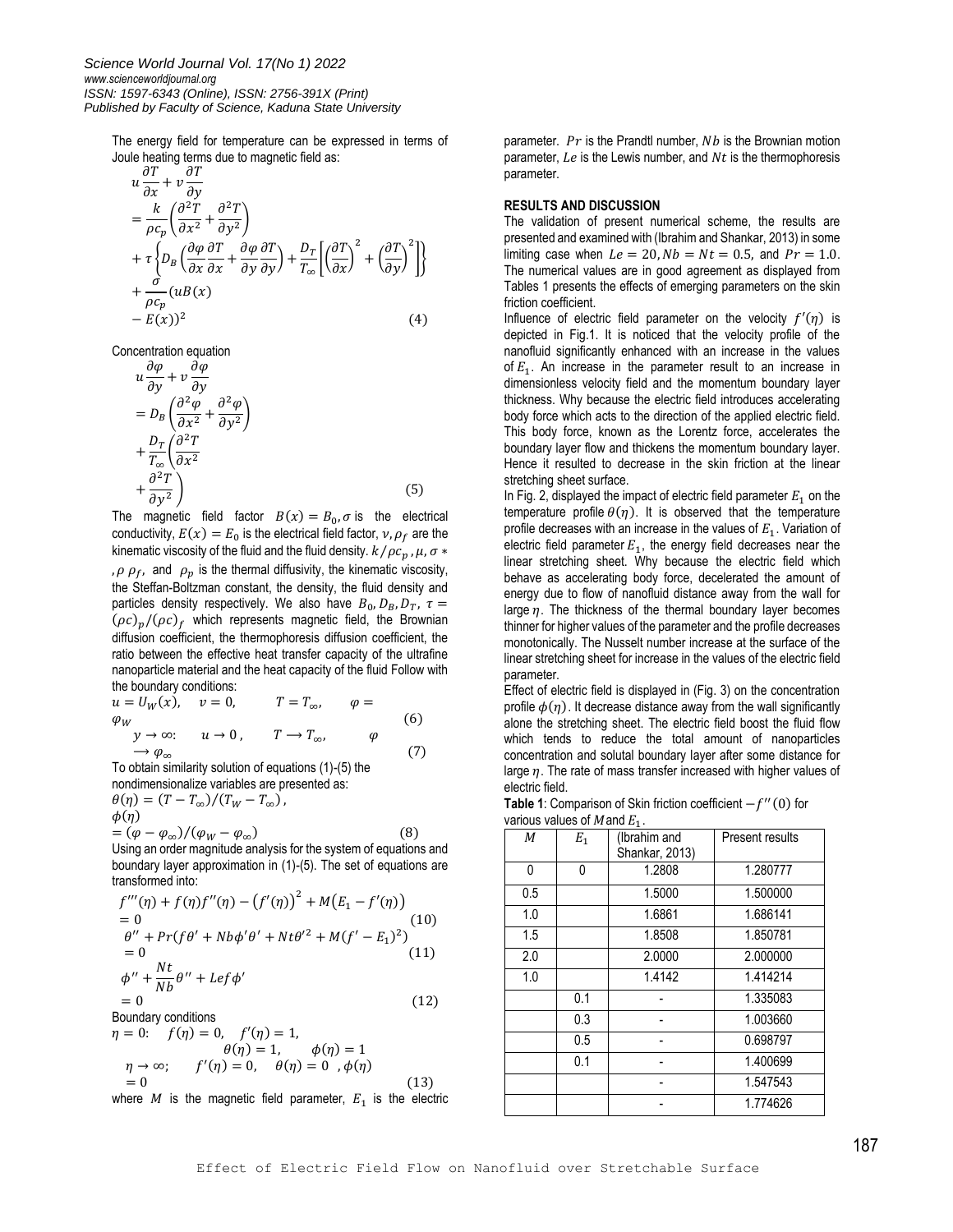

**Fig.1** Influence of  $E_1$  on the velocity profile  $f'(\eta)$ 



**Fig.2** Influence of  $E_1$  on the Temperature profile  $\theta(\eta)$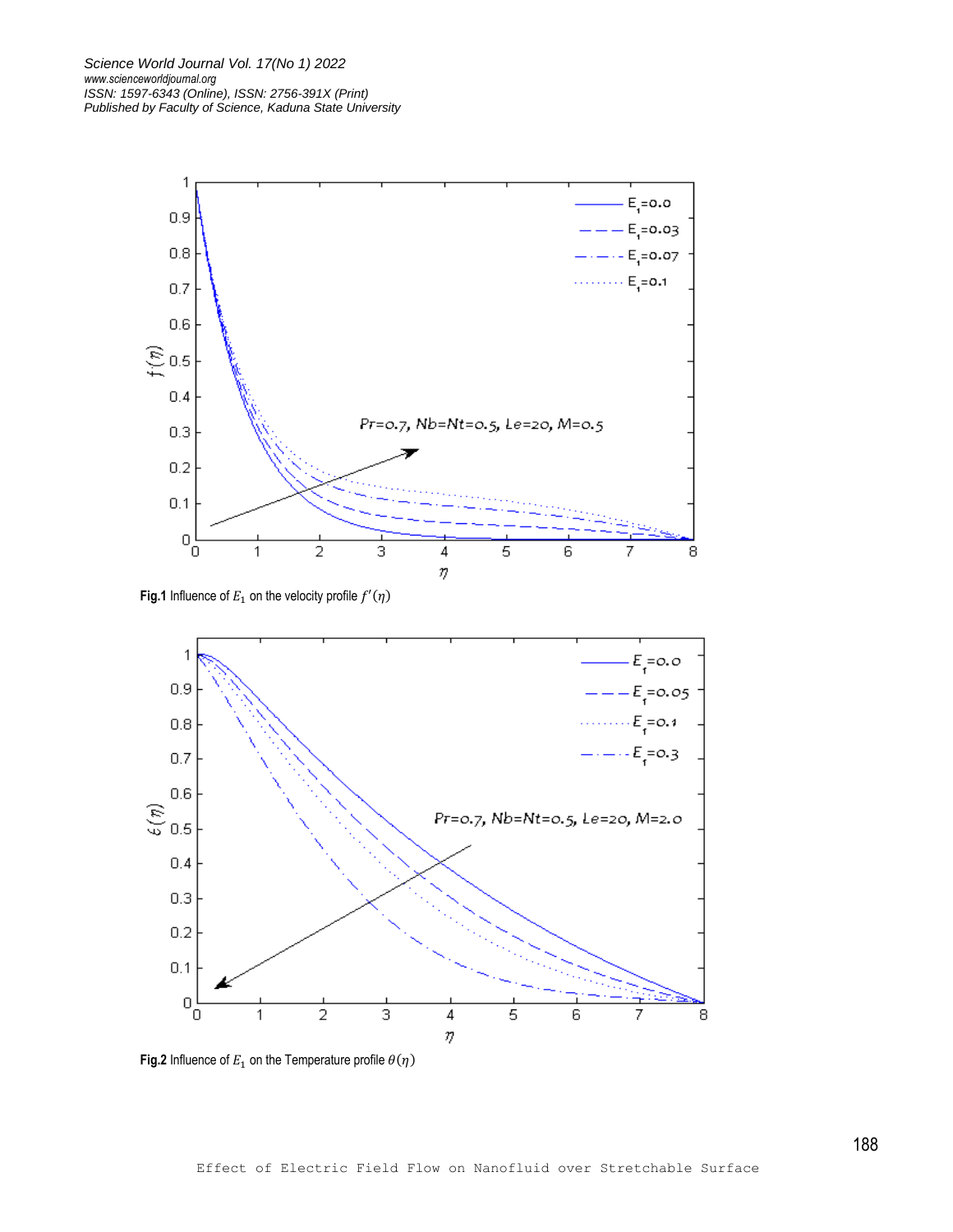

**Fig.3** Influence of  $E_1$  on the Concentration profile  $\phi(\eta)$ 

#### **Conclusions**

We have studied the influence of electric field on boundary layer flow in MHD nanofluid due to linear stretching sheet. A numerical solution has been employed to study steady state two dimension boundary layer flow for heat and mass transfer due to linear stretching sheet in an electrical conductivity of nanofluid. The effects of various emerging governing parameters on the heat and mass transfer characteristics were examined. The Velocity profile increase distance along  $\eta$  for higher values of electric field parameter. Whereas, temperature and concentration fields decreased by increasing the values of electric field.

# **REFERENCE**

- Armaghani T., Esmaeili H., Mohammadpoor Y., and Pop I., "MHD mixed convection flow and heat transfer in an open Cshaped enclosure using water-copper oxide nanofluid," *Heat and Mass Transfer,* 1-11, (2018).
- Bhattacharyya K., Mukhopadhyay S., and Layek G., "Unsteady MHD boundary layer flow with diffusion and first-order chemical reaction over a permeable stretching sheet with suction or blowing," *Chemical engineering communications,* vol. 200, no. 3, pp. 379-397, 2013.
- Buongiorno J. "Convective transport in nanofluids," *Journal of heat transfer,* vol. 128, no. 3, pp. 240-250, 2006.
- Cebeci T.and Bradshaw P. *Physical and computational aspects of convective heat transfer*. Springer Science & Business Media, 1988.
- Choi S. U. and Eastman J. A., "Enhancing thermal conductivity of fluids with nanoparticles," Argonne National Lab., IL (United States)1995.
- Daniel Y. S., Aziz Z. A., Ismail Z., and Salah F., "Entropy Analysis of Unsteady Magnetohydrodynamic Nanofluid over Stretching Sheet with Electric Field," *International Journal for Multiscale Computational Engineering,* vol. 15, no. 6, 2017a.
- Daniel Y. S., Aziz Z. A., Ismail Z., and Salah F., "Entropy analysis in electrical magnetohydrodynamic (MHD) flow of nanofluid with effects of thermal radiation, viscous dissipation, and chemical reaction," *Theoretical and Applied Mechanics Letters,* vol. 7, no. 4, pp. 235-242, 2017b.
- Daniel Y. S., Aziz Z. A., Ismail Z., Bahar A., and Salah F., "Slip role for unsteady MHD mixed convection of nanofluid over stretching sheet with thermal radiation and electric field," *Indian Journal of Physics,* pp. 1-13, 2019a.
- Daniel Y. S., Aziz Z. A., Ismail Z., Bahar A., and Salah F., "Stratified electromagnetohydrodynamic flow of nanofluid supporting convective role," *Korean Journal of Chemical Engineering,* vol. 36, no. 7, pp. 1021-1032, 2019b.
- Daniel Y. S., "Steady MHD laminar flows and heat transfer adjacent to porous stretching sheets using HAM," *American journal of heat and mass transfer,* vol. 2, no. 3, pp. 146- 159, 2015.
- Daniel Y. S. and Daniel S. K., "Effects of buoyancy and thermal radiation on MHD flow over a stretching porous sheet